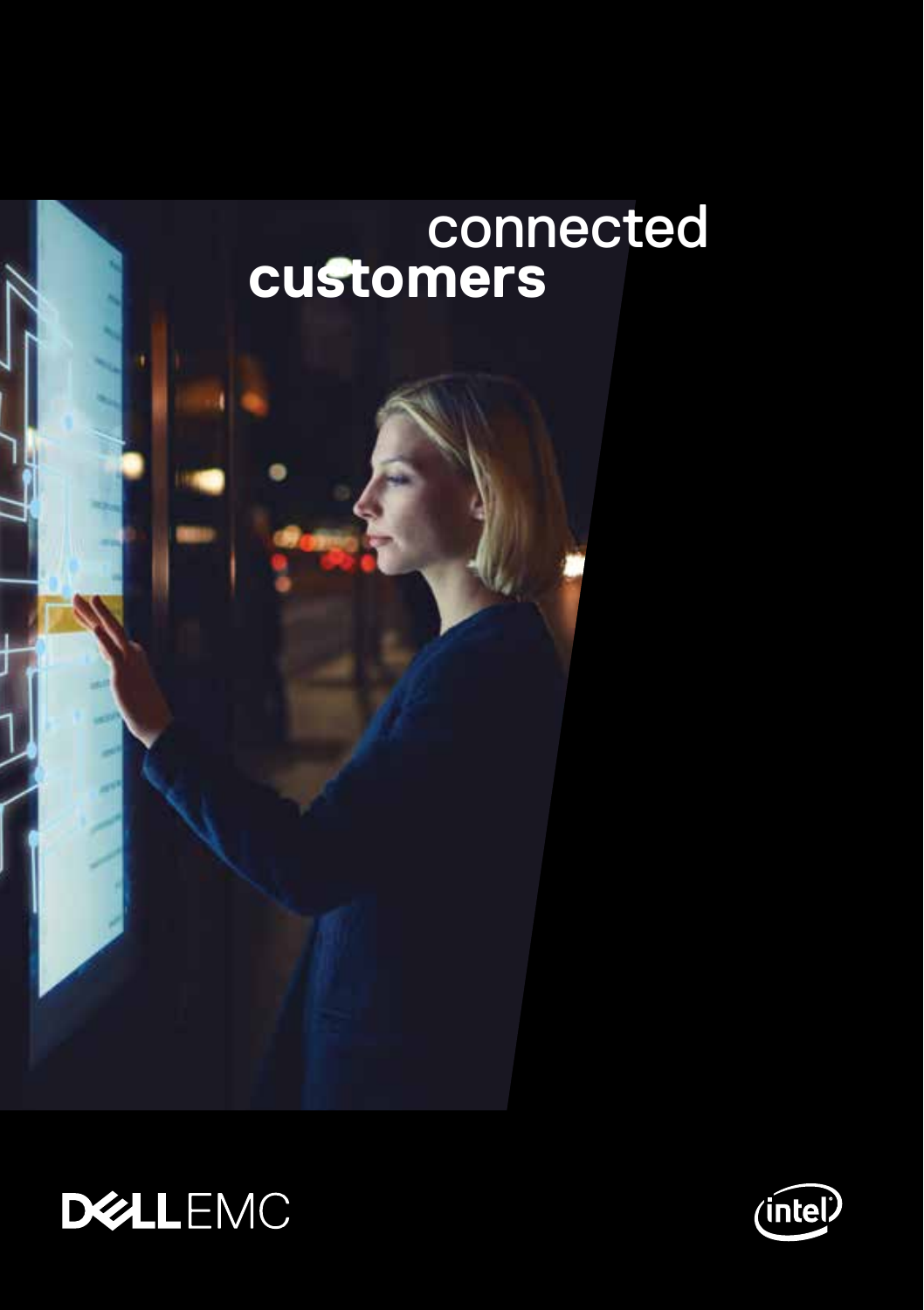Dell EMC, a part of Dell Technologies, enables enterprises to reinvent their business through Digital Transformation.

'No man is an island.' Nor is any system, organization or industry. The CONNECTED series dives into this new reality of 'everything connected'. It gives you the latest insights on digital transformation.

#### Also available:



| EXECUTIVE SUMMARY                                | 5  |
|--------------------------------------------------|----|
| <b>CHAPTER 1</b> - The hyper-connected customer  | 9  |
| <b>CHAPTER 2</b> - The hyper-targeted customer   | 17 |
| <b>CHAPTER 3</b> - The hyper-aware customer      | 23 |
| <b>CHAPTER 4</b> - The hyper-protective customer | 29 |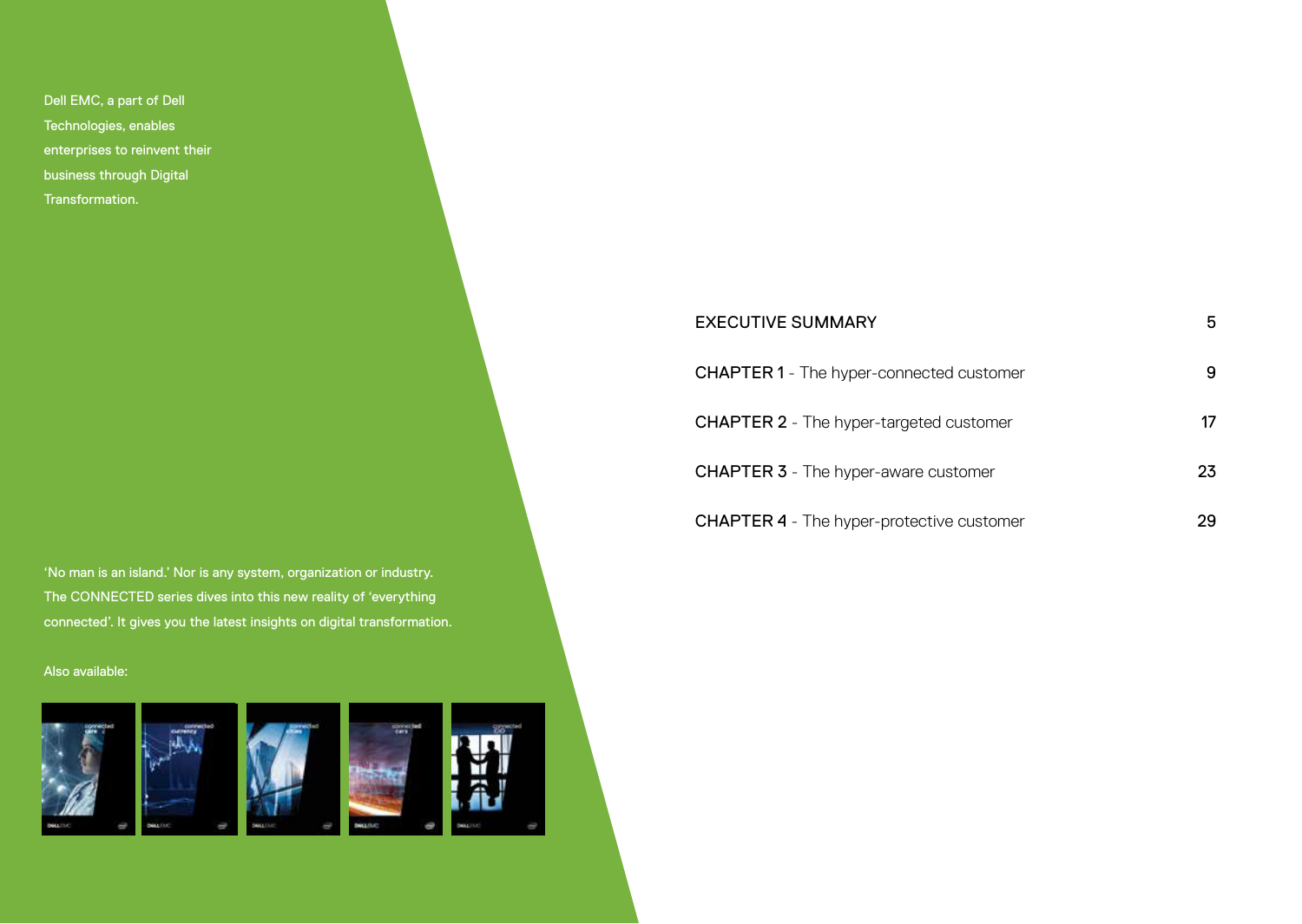#### EXECUTIVE SUMMARY

Customers have never been smarter. Businesses must be on the level.



The way we interact has changed profoundly. This change has also altered us as individuals and it has also transformed business. Today's customer is a new breed, and businesses must find new and innovative ways to engage that customer.

Even more changes lie in wait for us as the generation of digital natives matures and technology breakthroughs accelerate.

Business may not be able to prepare for the unknown, but they can learn from their customers and how to best serve them.

It's the age of the connected customer now, and we must adapt.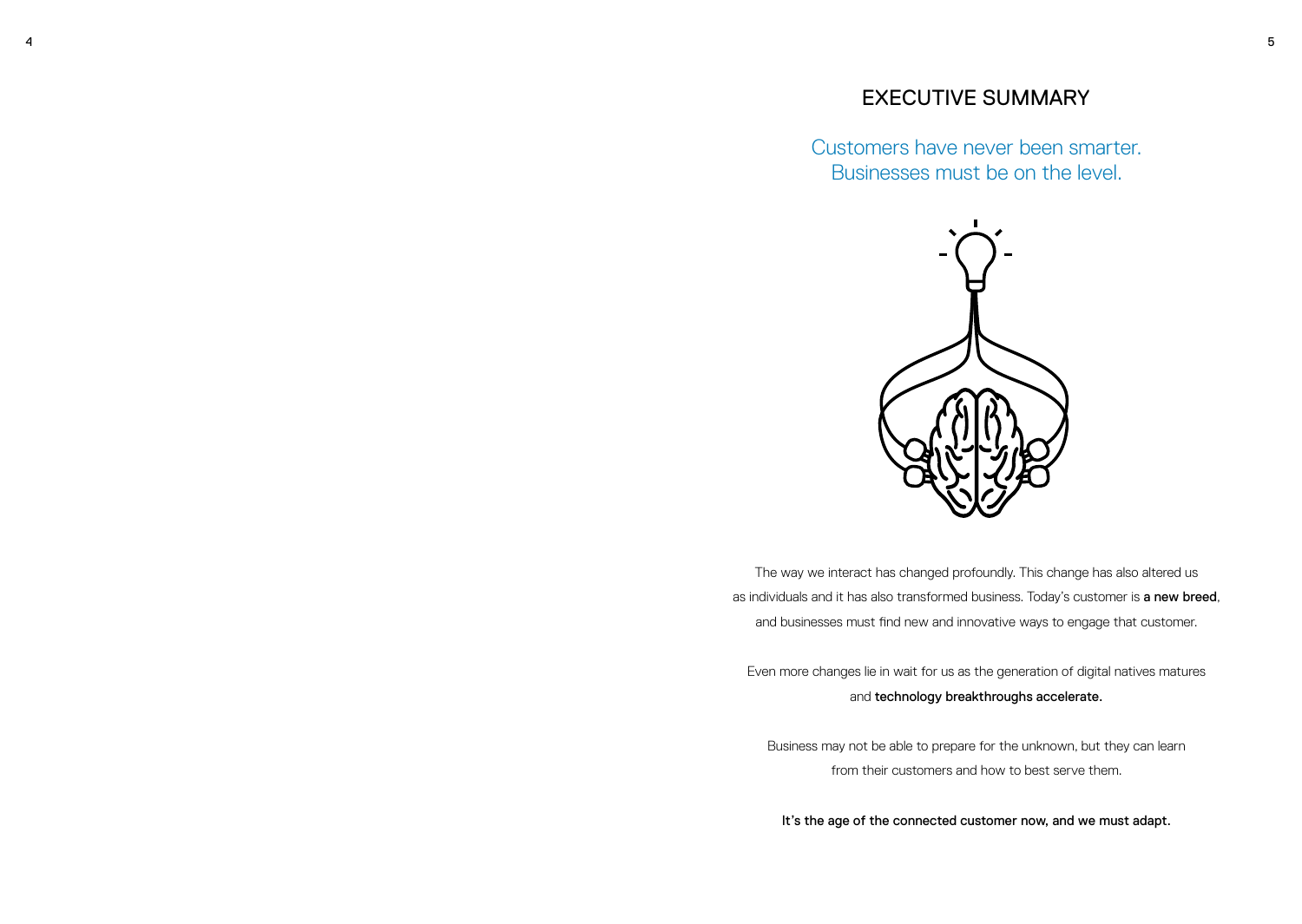6

The modern customer is:

- **•** Hyper-connected: never before have humans been connected with each other through so many devices
- **•** Hyper-targeted: with the amount of data available on each individual, it is possible to segment customers in unprecedented detail
- **•** Hyper-aware: knowledge is only a click or tap away and the modern customer is acutely aware of the value they represent
- **•** Hyper-protective: customers want to safeguard their privacy and do not welcome intrusion

# 90%



ACCORDING TO RESEARCH, NINE IN TEN HOUSEHOLD BRANDS IN THE UNITED STATES HAVE CONSISTENTLY LOST CUSTOMER LOYALTY SHARE OVER THE PAST 20 YEARS.

Source: Forbes

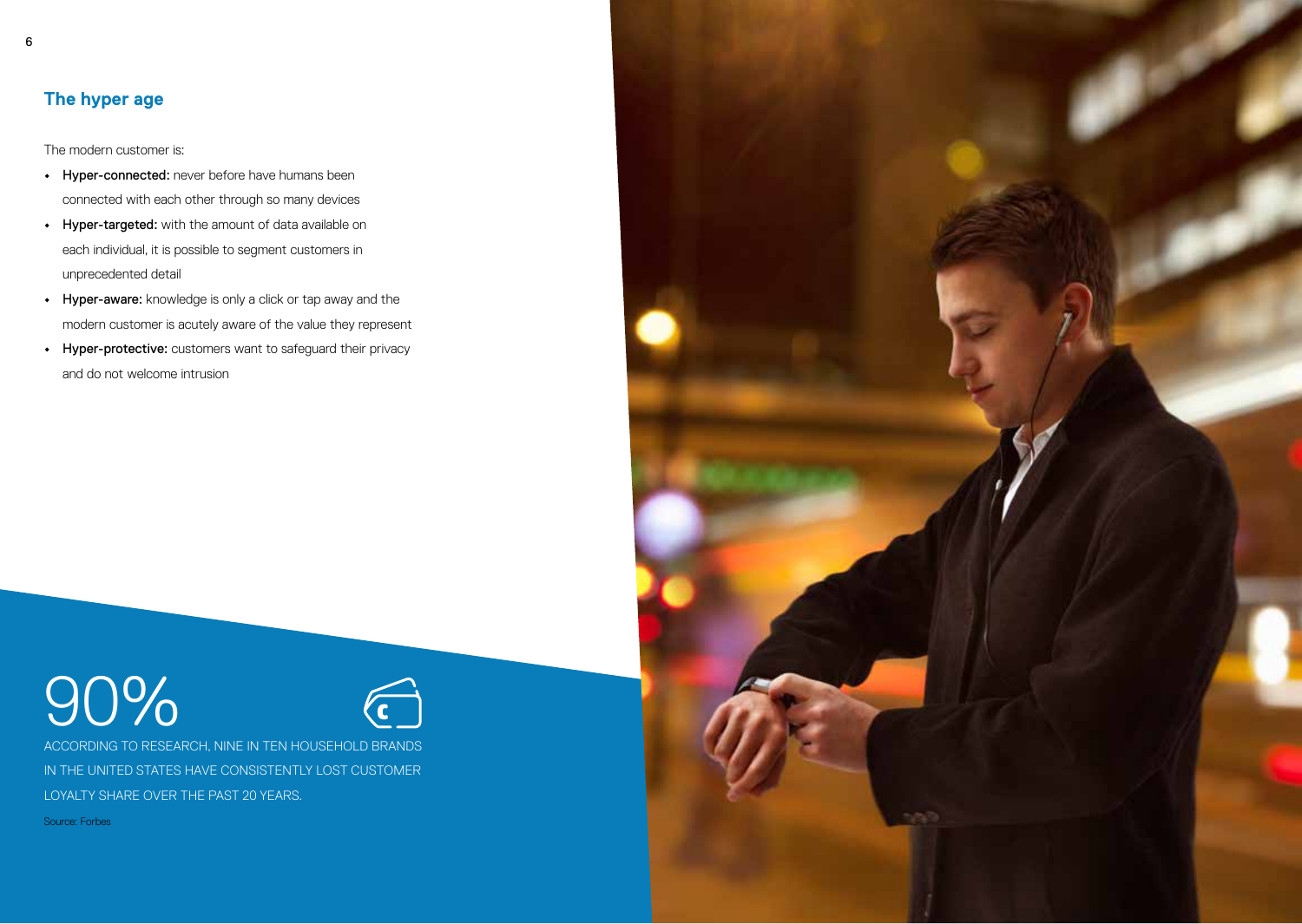

## CHAPTER 1

# The hyper-connected customer

Technology is ubiquitous and how it has taken over our lives is astounding. Today, it might be a better idea not to check whether someone is connected, but with how many devices they connect to the Internet each day, and for how long.

While it is true that not every person in the world is connected to the Internet, the rate at which this number of connected people continues to rise is almost meaningless in itself without some context. The age of hyper-connectivity is upon us.

# billion

IF EVERY PERSON ON THE GLOBE WAS CONNECTED TO THE INTERNET WITH SEVEN DEVICES, IT STILL WOULDN'T MATCH THE TOTAL NUMBER OF CONNECTED DEVICES. THE NUMBER OF DEVICES WITH INTERNET CAPABILITY GROWS BY OVER 320 MILLION EVERY MONTH. Source: The Independent

2017風 THIS YEAR MARKED THE MOMENT THE NUMBER

OF MOBILE DEVICES CONNECTED TO THE INTERNET SURPASSED THE WORLD POPULATION.

Source: Property Update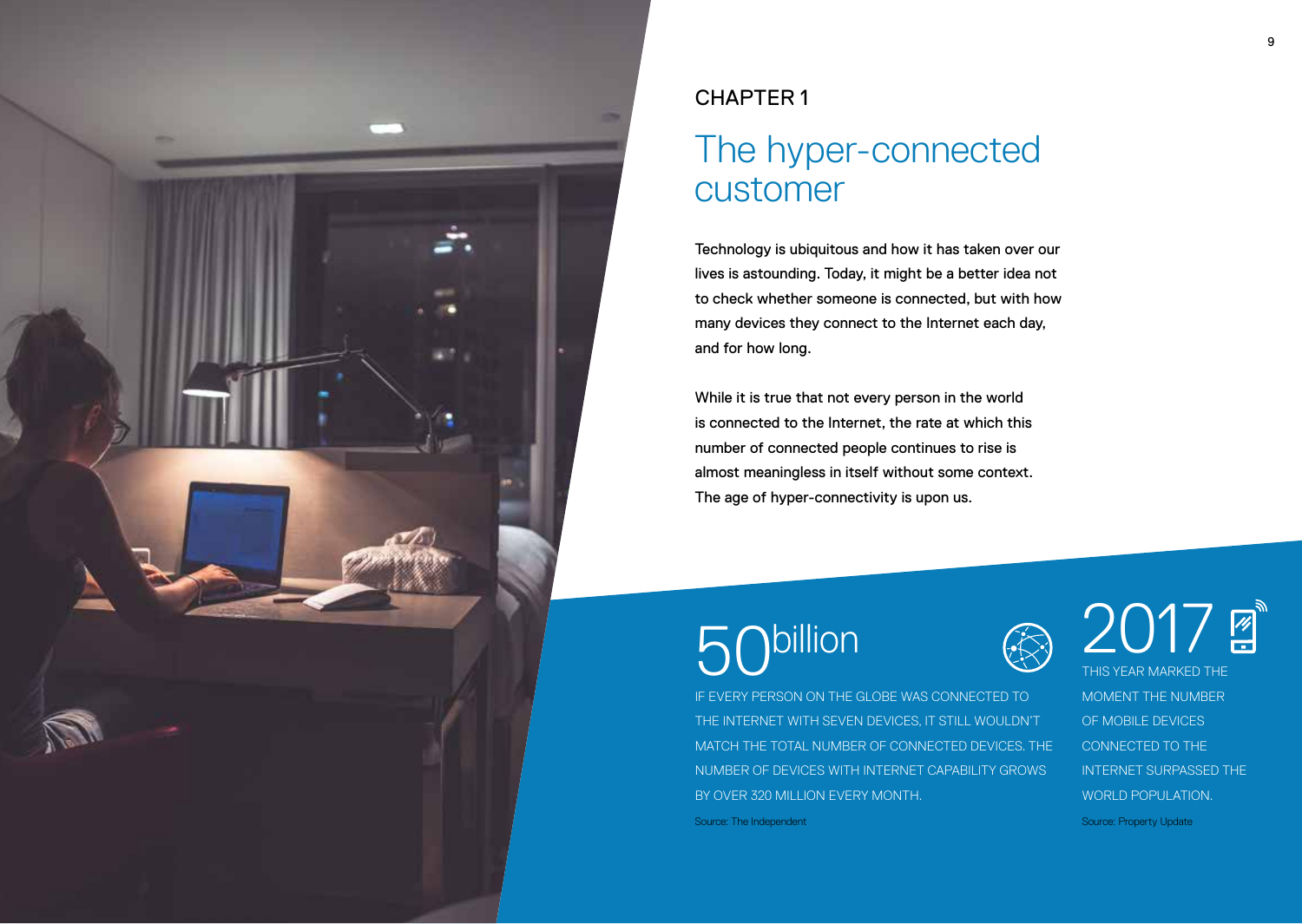#### **The omnichannel experience**

If a customer is always connected, they will expect the same from a company. Unreliable access to a service or a product online is not an option.

## Customers expect a similar user experience (UX) across all channels.

In addition, the best user experience is the one that demands the least possible effort on their part.

Technology innovations embraced by a wide audience have always relied on a selling point that it makes consumers' lives easier. The same logic should be true for the technology that businesses use to reach out to customers and for ongoing communication.

One way companies are trying to deliver a different customer experience is by gamification. Essentially, this is not very different from old coupon and customer loyalty schemes, but they add a more interactive, digital element to the mix.

95% vs 37%

ALMOST ALL CEOS SEE IMPROVING THE CUSTOMER EXPERIENCE AS A POTENTIAL COMPETITIVE DIFFERENTIATOR. BUT ONLY 37% HAVE A DEDICATED BUDGET FOR IT. Source: Customer Experience Insight

2020 ANALYST FIRM GARTNER BELIEVES CUSTOMER ENGAGEMENT AND INTERACTION WILL BE ONE OF THE FIVE

MAJOR BREAKTHROUGH AVENUES FOR GAMIFICATION BY 2020.

Source: Gartner



**A CLOSER LOOK: DELL EMC CUSTOMER CASE INTERACTIVE BEACONS IN THE MALL WEST EDMONTON MALL CONNECTS WITH KIOSKS**

**1** The customer: West Edmonton Mall in Canada, North America's biggest mall.

**2** The challenge: Aiding visitors in navigating the vast mall complex, which spans nearly 50 blocks and has more than 800 stores. The aids needed to be

- **•** highly visual in a space where everything is already competing for attention
- **•** easy to use
- **•** connected to the modern consumer's digital lifestyle

**3** The solution: Each kiosk has touch screen capabilities and is connected with all the other kiosks. This allows two visitors to access and use a kiosk simultaneously.

- **4** The benefits: The kiosks' interactive design enables visitors to
- **•** download special offers, coupons and discounts onto their cell phones to redeem online or in store,
- **•** use features such as store-front images to help visitors find their destination,
- **•** and remain aware of new stores, maintenance schedules and changes in real-time. The digital kiosk system has received a lot of positive feedback and has had over a million users since opening.

*"We've worked with many different vendors over the years, but have never found a partner who comes close to the success that we've had with Dell. We immediately turn to Dell when we're faced with a challenge that requires reliable infrastructure. It makes it easy to innovate when your IT partner is as helpful as Dell."*

Kevin Grimes, director of IT. West Edmonton Mall.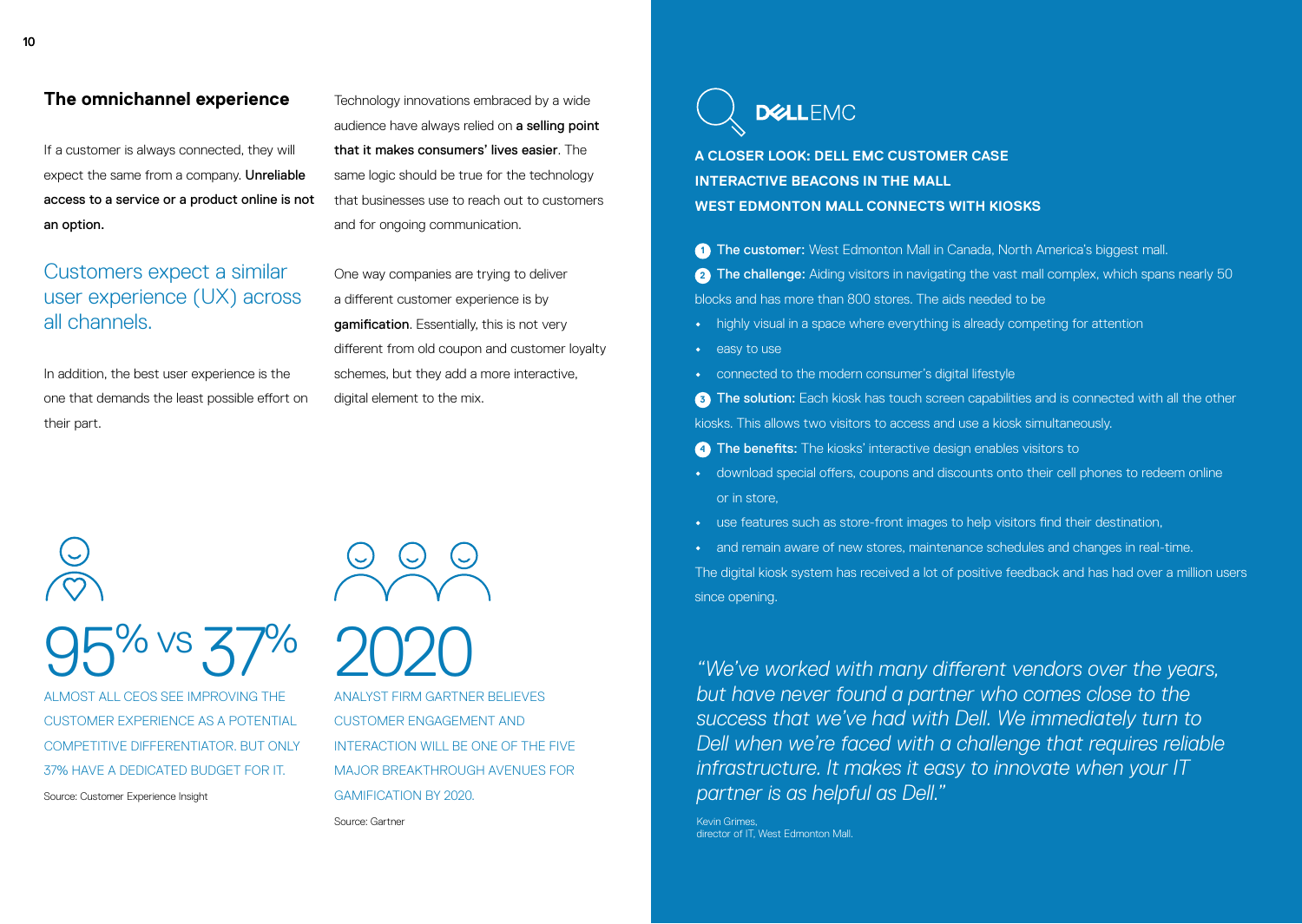#### **Design for the people**

Mark Rosewater, Senior Designer at Wizards of the Coast, which owns well-known trading card game brands such as Pokémon and Magic: the Gathering, offers a few essential design laws:

#### **1** Use your audience's prior experiences and expectations to your advantage

Why reinvent the wheel or spend time and effort on creating a recommendation system on your website when you can replicate Facebook's like button and emoji responses?

#### **2** Allow people to personalize and have a sense of ownership

Personalization matters to the customer and it matters to the business, too. It offers immediate insight into customer profiles if done right.

Unsurprisingly, the world of dating apps has become pretty good at this. Dating app OkCupid, which was founded by a mathematician, regularly offers unique insights into its user base's dating habits and preferences.

**3** If everyone likes you but no one loves you, you will fail This is an extension of making it personal. Customer loyalty falters if a brand doesn't evoke any emotion. Having detractors isn't a bad thing per se. As Advertising Age's Douglas Brundage asks: "Would you rather have dinner with the most dependable man in the world or the most interesting man in the world?" For instance, many criticize conservative news aggregator

Drudge Report for its no-frills, '90s design look, but its target, a more mature audience, likes its unchanging aesthetic.

#### **4** Design components for the audiences they are intended for

Instagram users love pretty pictures. Both content and design should be aligned to be in tune with the audience they want to reach. An API section on a website should speak to developers. A push notification system for people on the move should be brief and to the point.

**5** You don't need to change much to change everything Game changers often start out small. Uber eliminated centralized management structures and shortened the channel from customer to driver. Amazon relied on its website instead of a brick-and-mortar store.

It isn't all about cutting and trimming, however. Some airline companies fight the low-cost competition by offering an endto-end travel experience, with personal care, taxi and hotel reservations included in the offer.

### *"An enticing personality matters more than a brand's bona fides."*

Douglas Brundage, Advertising Age

# *"Fighting against human nature is a losing battle."*

Mark Rosewater, Senior Designer Wizards of the Coast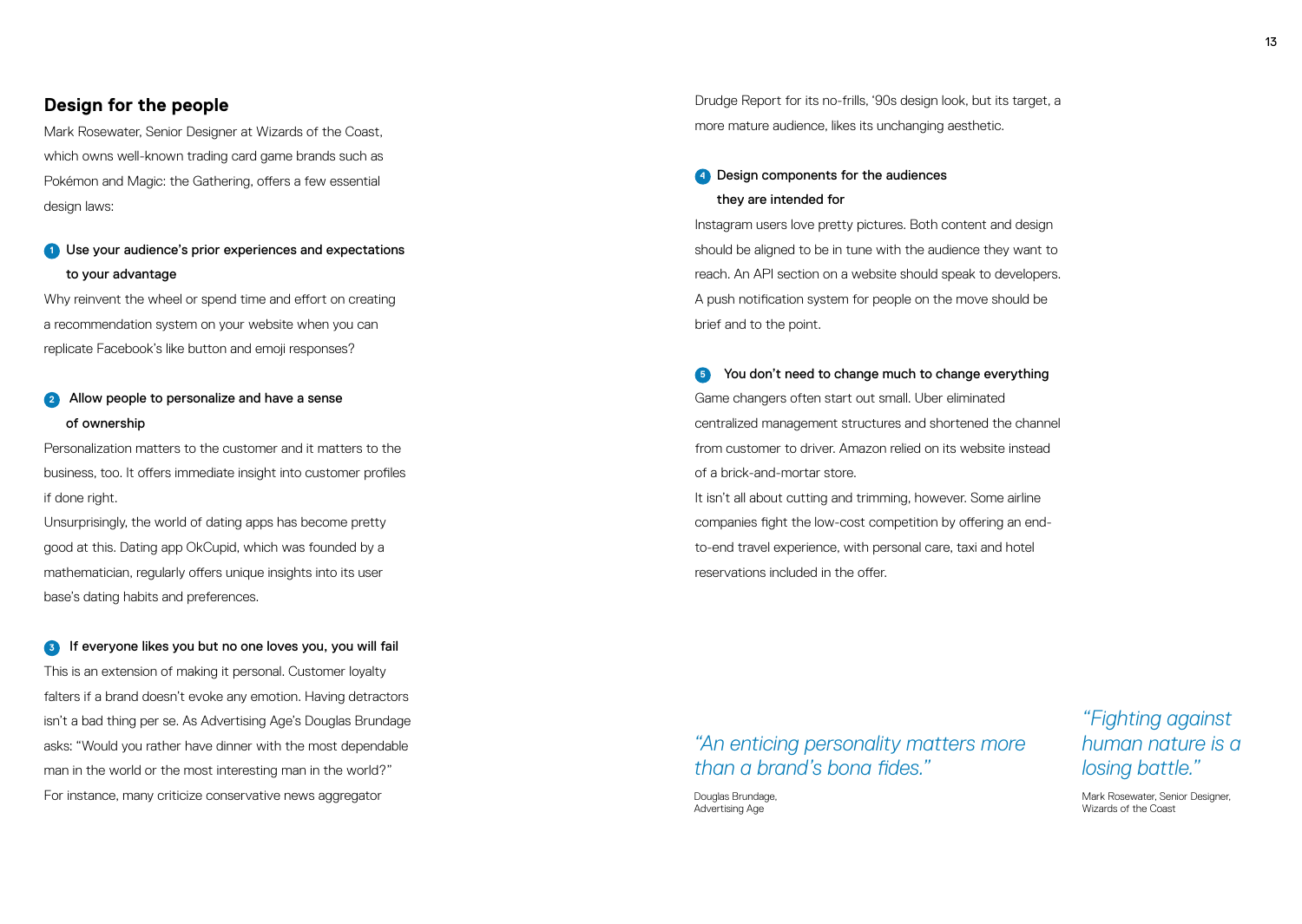

#### **Connecting to the content**

Inbound marketing, or content marketing, is another way to maximize the connection to your customer by offering SEO-friendly content. No matter how well-honed a contact strategy, product positioning or a company's use of channels is, content is what draws people in.

People who want to read your content are likely to be your potential customers.

The hyper-connected customer navigates more channels than ever, so content should be optimized for each channel. More and more channels are popping up. Companies are experimenting with content on SnapChat or pay social media influencers to fulfill the role of market developers.

## *"For Google, content is king. For social media, too, content is king. For consumers, content is king."*

Michael Volkmann, iDea Group (source: B2BMarketing.com)

# 巨

#### **KEY TAKEAWAYS FROM THIS CHAPTER**

- **•** It's an omnichannel world: businesses must embrace it
- **•** The connected experience should focus on the right design principles
- **•** Inbound marketing remains king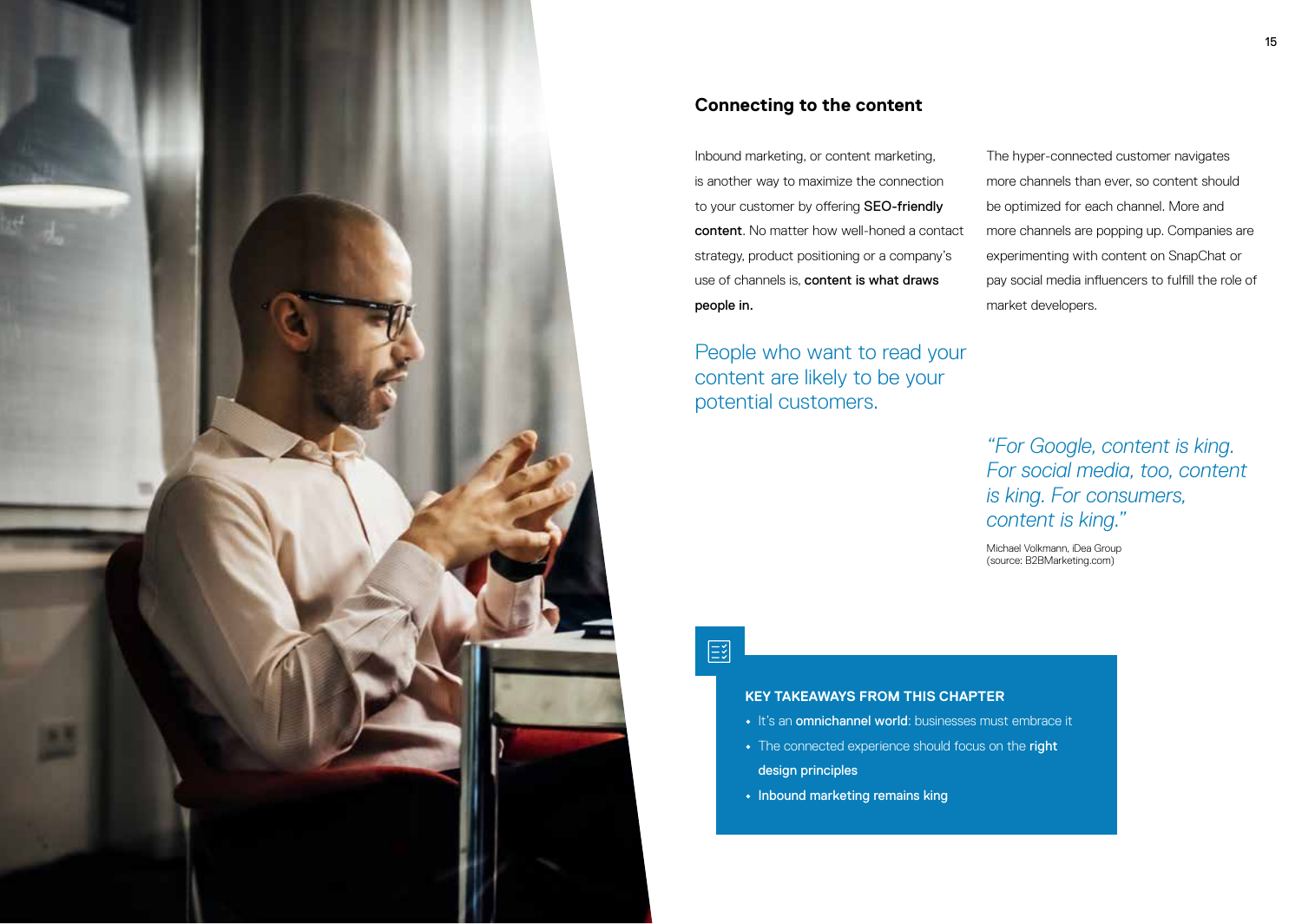

## CHAPTER 2

# The hyper-targeted customer

**Big Data** enables deeper and more granular customer segmentation than ever before. Wherever the customer goes, they leave trails of data: on the company website, in forms, in Twitter behavior, on their mobile devices or through IoTenabled appliances.

Setting up a system with **a single source of truth** for all data can enable fine profiling. Analytics can discover **hidden correlations** or help companies create pinpoint service offers tuned to the individual.

This opportunity also carries risk – caution is to be observed in dealing with data. We walk a fine line between seducing the hyper-targeted customer, or turning them away. **Technology has changed and will keep transforming how and when we approach the customer.**

# 48%



NEARLY HALF OF BIG DATA USE CASES IN SALES AND MARKETING IS DEDICATED TO CUSTOMER ANALYTICS. OPERATIONAL ANALYTICS AND FRAUD DETECTION FOLLOW WITH 21% AND 12%, RESPECTIVELY.

Source: Forbes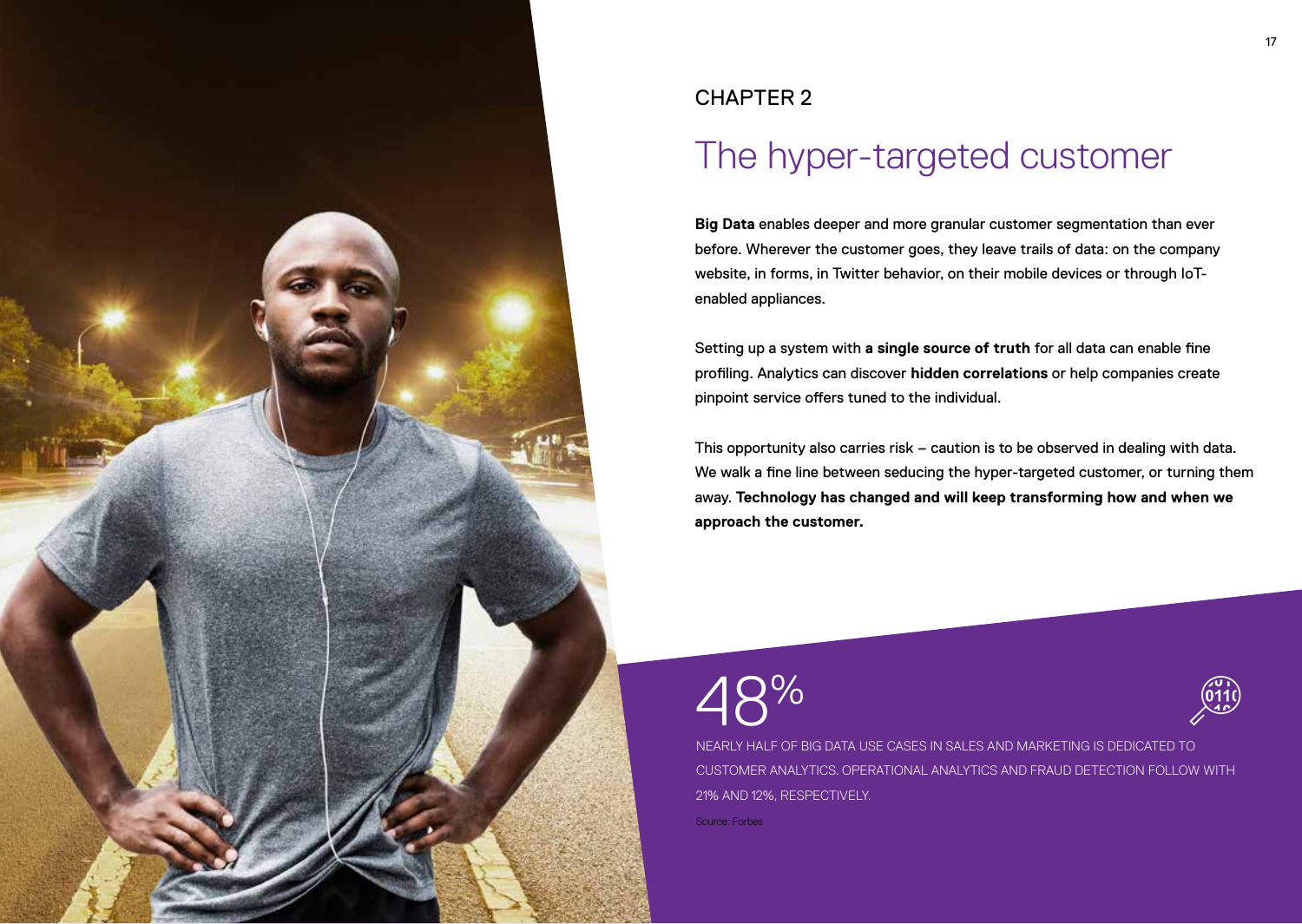

#### **The 360° Utopia**

Knowing an individual customer's behavior, actions and profile much more intimately leads to the much-vaunted '360° view'. This is a complete overview, in one location, of how, why and when your customer interacts with you – and what they do.

Increased granularity of the customer typology can lead to more personalized offers and communication, changing the overall customer experience.

Multi-segmenting customers is possible, too.

#### **Sentiment analysis**

People base decision-making on **emotion** as much as they do on cognition. Sentiment analysis can demonstrate the prevalence of emotional factors and see when and how people make certain decisions.

Monitoring Big Data from a disparate array of sources helps can help marketeers and salespeople understand trends among their audiences. Is the customer ready to buy? Are they hesitant? What do they need? All of that information is lurking in the data.

These data streams can come from social media trends, tonal shifts in online communication, or IoT-data.

 $2\%$ 



THIS IS THE NUMBER OF COMPANIES THAT THINK CUSTOMER EXPERIENCE IS A COMPETITIVE DIFFERENTIATOR.

Source: Deloitte

 $9\%$ 



MORE THAN ONE IN TWO SALESPEOPLE STILL RELY ON MANUAL METHODS IN CRM.

Source: Salesforce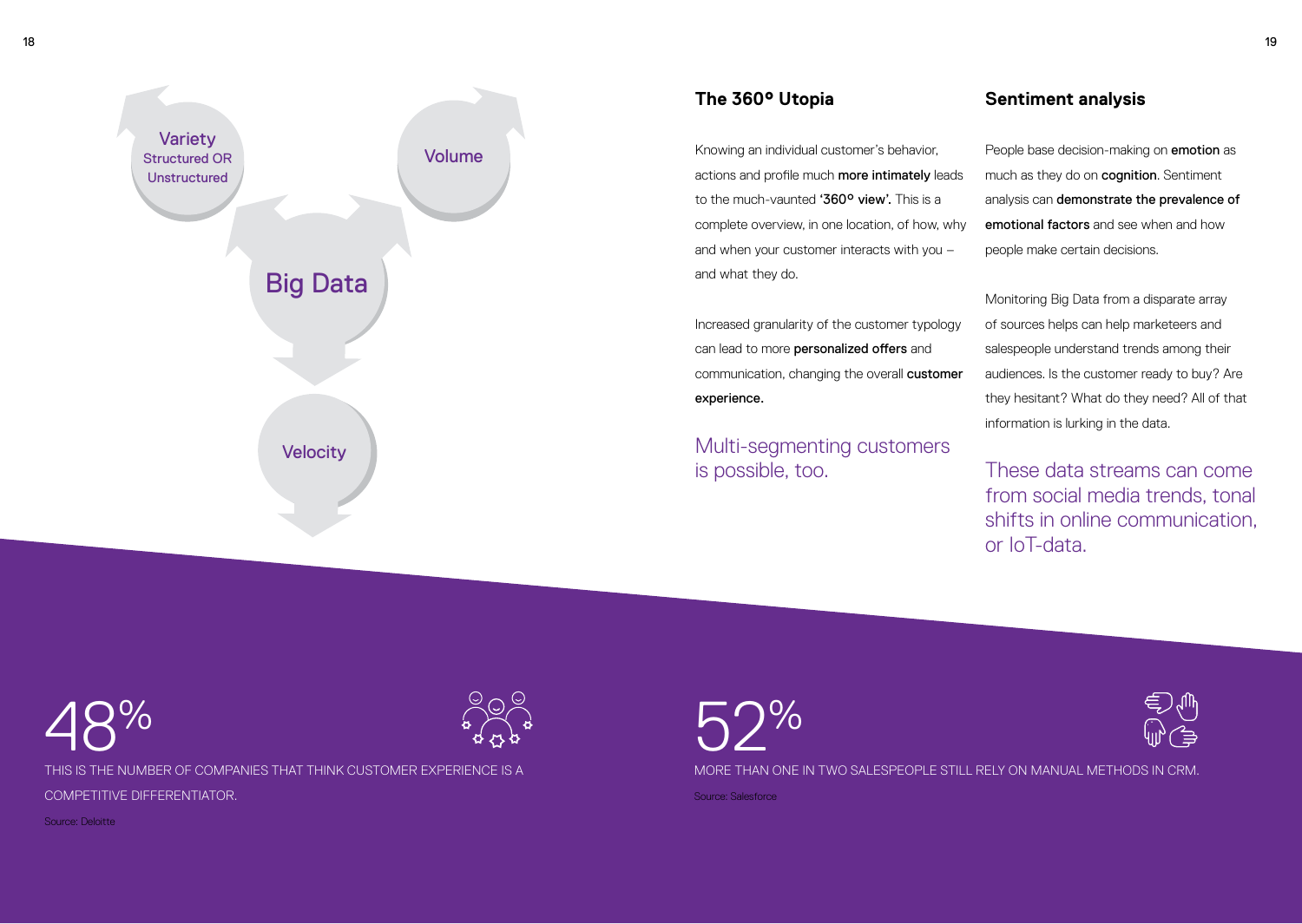Only when the IT setup is aligned with the business objectives and vice versa can data truly flow through the organization unimpeded. Then, it can be brought together to form the basis of a coherent analysis and action plan.

As such, transformation initiatives that want to take advantage of Big Data are not just about technology, but also about mentality.

# We can identify the following keys to success for an IT transformation initiative:

**1** Transparency: data flows to and comes from a single source of truth

**2** Scalability: an IT setup that can adapt quickly to changing needs of scale

**3** Maintainability: the system must be easy to use and require as little intervention as possible

**4** People orientation: easy to access and setup according to UX logic

**5** Shock-resistant: security, high availability and built-in redundancy are key

**DEALLFMC** 

**A CLOSER LOOK: DELL EMC CUSTOMER CASE LEVERAGING THE DATA LAKE MARKET SCIENCE LAB BRINGS IN OFF-GRID DATA**

**1** Customer: Market Science Lab

**2** Challenge: Unifying the data streams of the company's sales and marketing siloes to turn them into one hybrid source of data for sales and marketing activities – a data lake.

**3** Solution: Based on evolving Big Data technologies, including Greenplum, Hadoop and multiple tiers of execution capabilities, the data lake can rapidly process large volumes of data—including structured, unstructured and semi-structured—into a central repository to allow the Marketing Science Lab and users across EMC to leverage Big Data to drive business value and success.

**<sup>4</sup>** Benefits: The data lake allowed it to bring in massive amounts of off-grid data and match it up with internal data to identify market prospects. Marketing and Sales are strong advocates of the data lake, sharing its benefits with customers who visit the physical Marketing Science Lab showcase in Santa Clara, California. They demonstrate the great synergies that exist between the two business groups.

 $\mathbb{E}\mathbf{y}$ 

#### **KEY TAKEAWAYS FROM THIS CHAPTER**

- **•** Big Data can help hyper-segmentation and hyper-targeting the customer
- **•** IT is the backbone for transformative use of Big Data
- **•** Successful transformation requires both mental and technological shifts
- **•** Data lakes can be a vital asset to current and future marketing efforts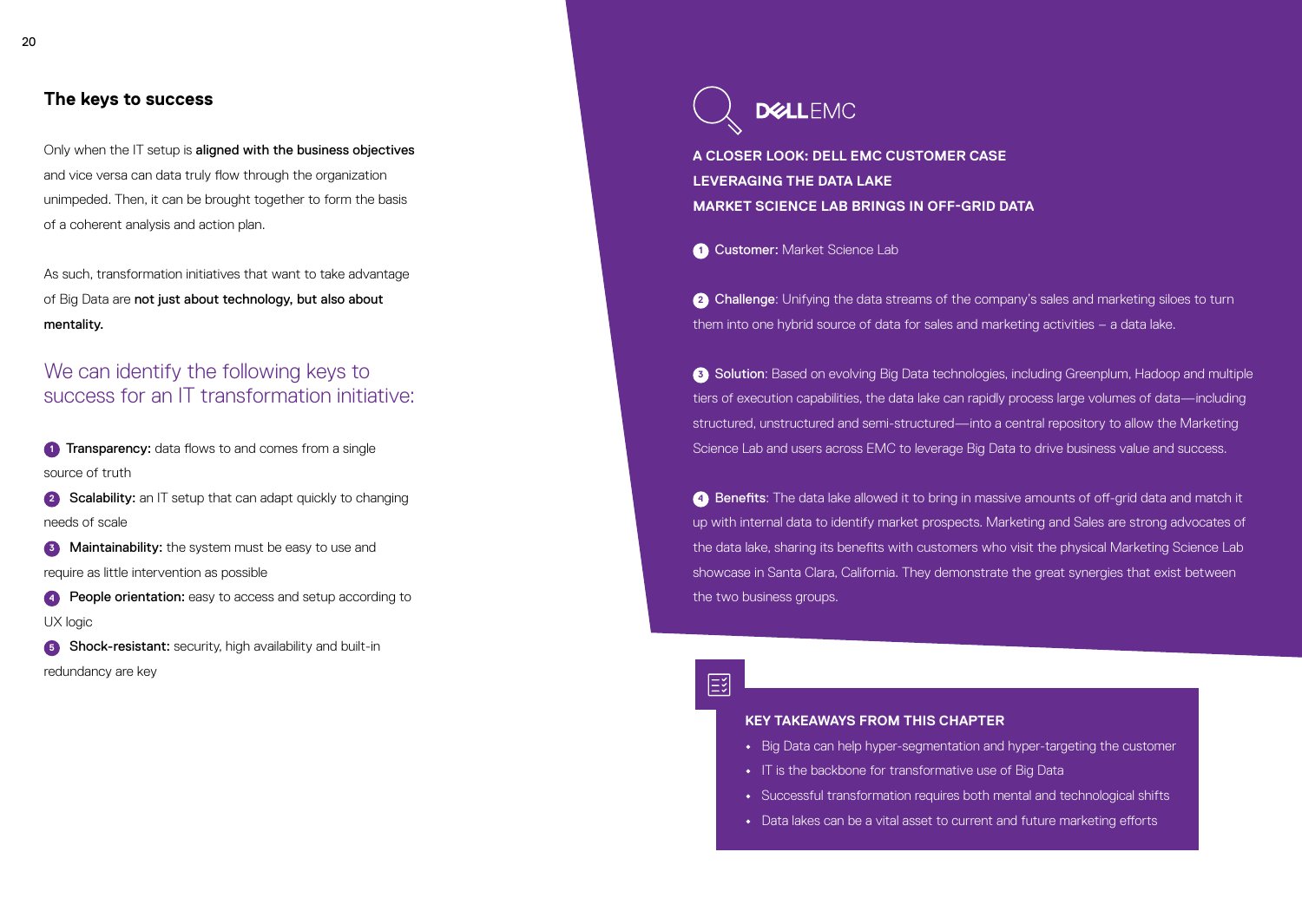

# CHAPTER 3

# The hyper-aware customer

People are soaked in information compared to just a generation ago. Customers can **compare services and products** instantaneously **like never before**.

What's more, this overabundance of **information has bred awareness**. The super-informed customer has changed the buying cycle forever.

Customers have also developed ways to **sift through content** that doesn't respond to their needs or doesn't answer their questions.

#### The **hyper-aware customer**

- **• knows** the facts, or has ways of quickly finding out the facts
- **• trusts** sources that have proven their worth
- **• prefers** one-on-one, horizontal relationships with businesses
- **• wants** maximum value for a minimum of investment in time and data

How can organizations best serve the hyper-aware customer?

+3 RESEARCH INDICATES THAT AVERAGE IQ SCORES RISE BY THREE POINTS EVERY GENERATION. Source: LiveScience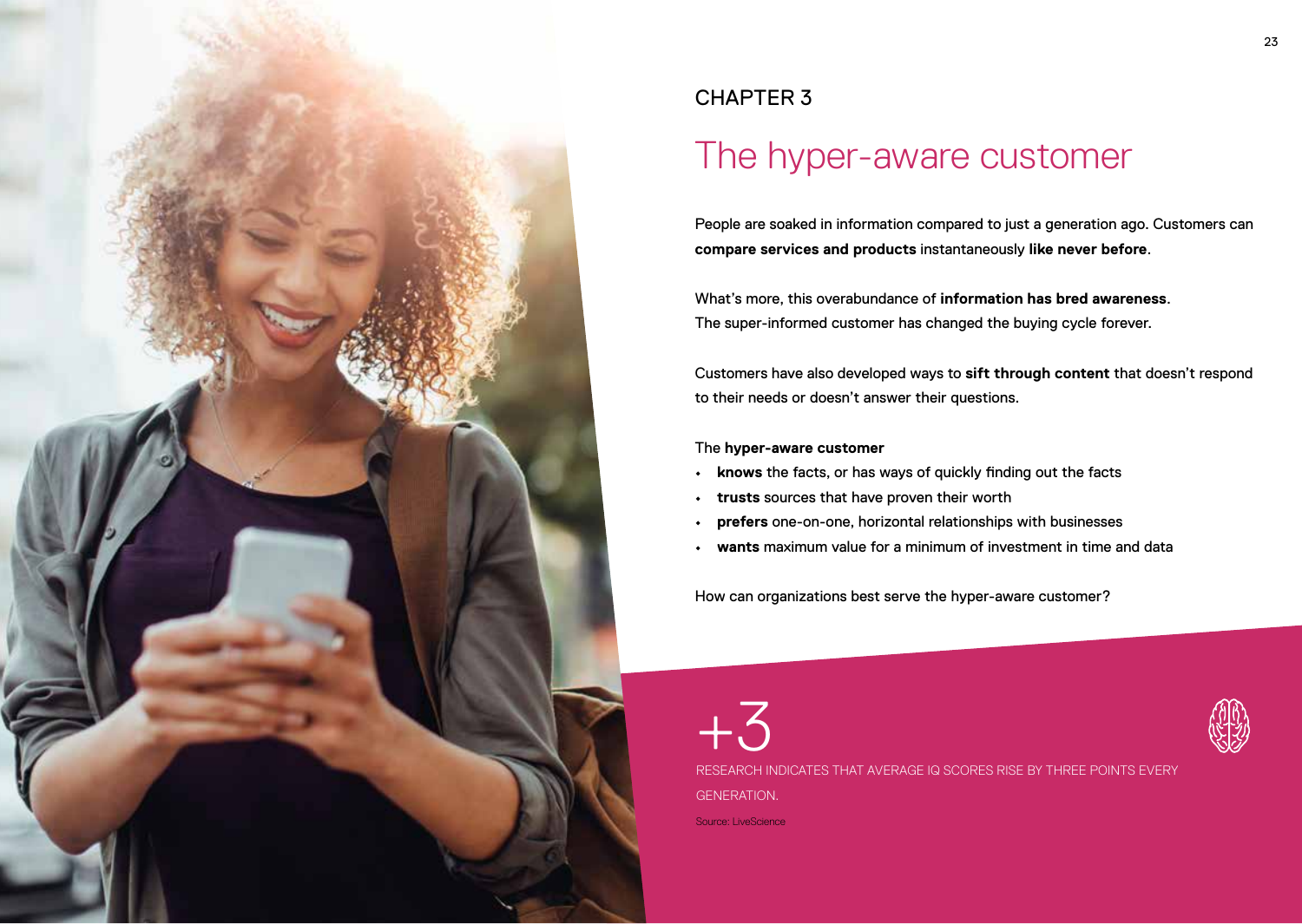#### **Corporate social responsibility matters**

The hyper-aware customer has quick access to all relevant facts about a business they're looking to buy from. If the knowledge they want can't be found in the company's content, they'll find it elsewhere. Since a company would ideally like a prospective customer to spend more time on their turf, freely providing them with information they want is paramount.

Consumers are willing to pay more for services in tune with their values.

 $5\%$  |  $7\sqrt{3}\%$ 

ACROSS THE WORLD, TWO-THIRDS ARE WILLING TO PAY MORE FOR A COMPANY WHOSE PRODUCTS AND SERVICES ARE SOURCED ETHICALLY. FOR MILLENNIALS, THIS NUMBER IS CLOSE TO THREE OUT OF FOUR.

Source: Huffington Post

What's more, even the perception of dishonesty matters. Research by Mintel indicates that 35% stops buying from brands even if there is no clear proof to the perception that a company may be involved in unethical business practices.

Corporate social responsibility's (CSR) importance is increasing, especially with younger generations (who tend to be more "hyper-aware") such as Millennials and Digital Natives maturing.

Marketing channels are to walk a thin line between giving an honest account of the CSR policies and using them loosely. Good storytelling tailored to the channel helps – with facts, figures and sources.

**DELLEMC** 

**A CLOSER LOOK: DELL EMC CUSTOMER CASE KEEPING UP WITH A BOOMING BUSINESS AUBERT INVESTS IN HYPER-CONVERGED INFRASTRUCTURE**

**1** Customer: Aubert, a leading children's clothing and retail company.

**2** Challenge: A legacy IT system could no longer reliably keep up with the site's annual 25 million visitors and its burgeoning business. The back-end systems were slow and near end-oflife. Speed, agility and scalability all needed to get to the next level.

**<sup>3</sup>** Solution: In collaboration with partner ASPC, Aubert implemented a Dell EMC setup of hyperconverged infrastructures with web scale appliances, servers, networking and backup.

#### **<sup>4</sup>** Benefits:

- **•** 83% faster access
- **•** 50% faster data backups
- **•** 30% greater IT efficiency
- **•** 20% increase in customer traffic

56% OVER HALF OF AMERICAN CONSUMERS SAY THEY STOP BUYING FROM A BRAND INVOLVED IN UNETHICAL PRACTICES.

Source: Mintel

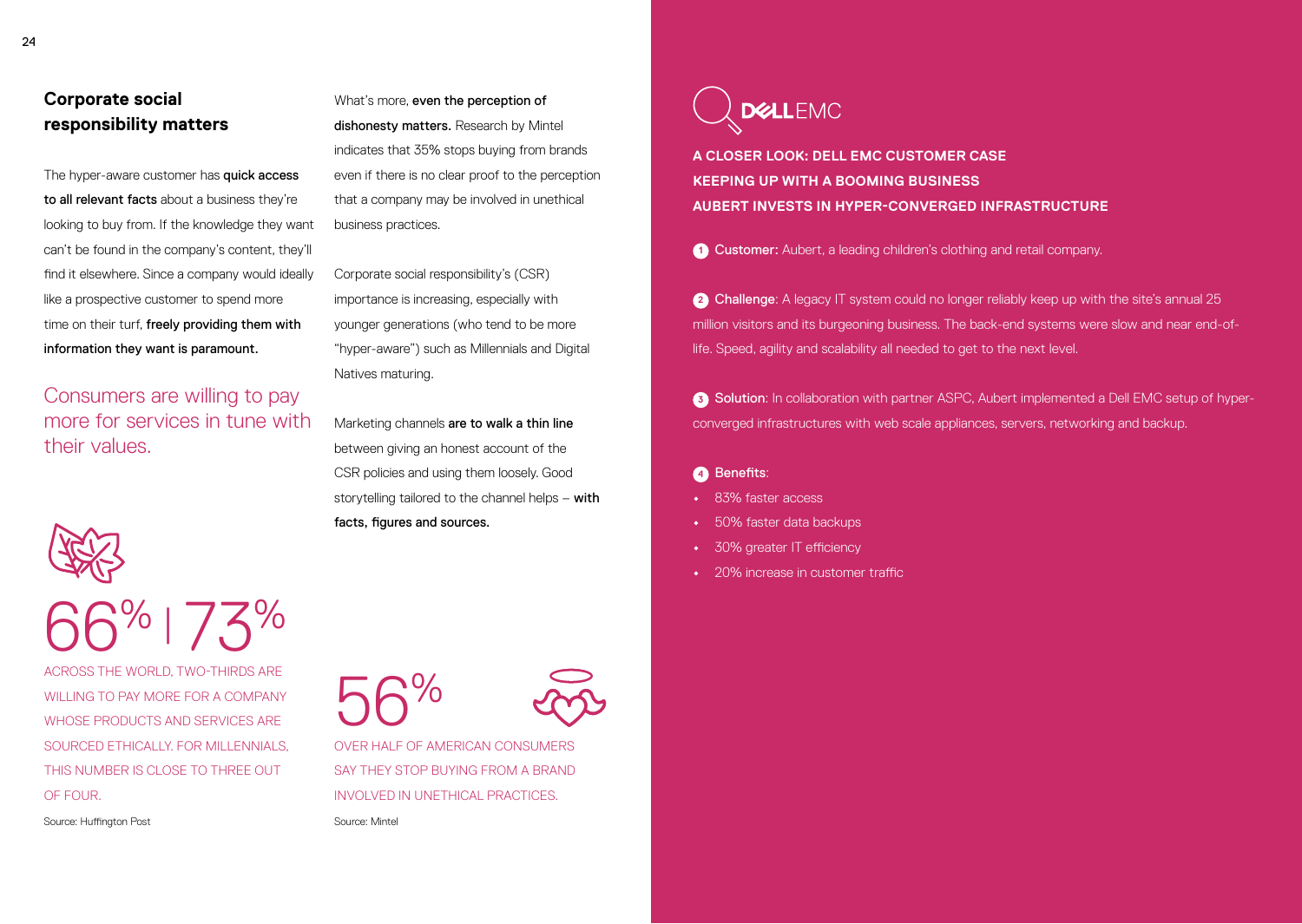#### **The horizontal customer relationship**

One consequence of the hyper-connected and hyper-aware nature of today's customer is that traditional hierarchies are breaking down. Technology and especially social media have made one-on-one relationships much easier and more accessible.

#### The customer has the power to disrupt.

This power is real. Well-intentioned marketing campaigns can be derailed by users who are not even necessarily malicious, but doing it because they can. This makes some companies nervous in their embrace of new media, but fear is rarely a good advisor.

Audiences are aware companies are trying to sell to them. The Information Age has only increased that awareness and the horizontal customer relationship makes it possible for

audiences to call out campaigns that are felt to be insincere, untruthful or intrusive.

### Peer-to-peer (P2P) review communities like Yelp further empower the customer.

Yelp is visited by 145 million people each month. Ubiquitous brands may be a little more insulated from individual customer reviews, but local businesses can feel their impact. While according to a BrightLocal study, only 13% of users will do business with a company that has a one-star review, its long-term effects are much harder to gauge.

"Not all users value the 1-star review," writes Melissa Parietti of Investopedia, "Yelp users recognize that a negative review may not reflect information that is important to them. Customers color each review depending on their needs, and there are some concessions for ordinary events attached to business experiences."

#### **From brand control to brand co-creation**

Technology allows companies to use the more horizontal customer relationship to their advantage. Influencers are one way, and cocreation is another. For instance, LEGO has set up LEGO Ideas, which brings together building enthusiasts. Every year, the community selects a home-grown project and LEGO uses its distribution, marketing and sales muscle to sell it under their brand.

#### Co-creation requires the right mindset, process and technologies.

Jacques Dughin, Director at McKinsey, writes: "Co-creation skills are an important capability for companies, requiring agile processes, quick test-and-learn cycles, and a deep understanding of customers. [… T]he masters of co-creation not only [deliver] high-quality products and service innovation but also sustain that impact over time."

 $\mathsf{I}\%$ ONLY ABOUT 1% OF MILLENNIALS CLAIM

THAT A COMPELLING AD INFLUENCES THEM. THE REST ARE ALMOST NATURALLY SKEPTICAL OF ADVERTISING. THEY THINK IT'S ALL SPIN, SO THEY DON'T BOTHER PAYING ATTENTION. Source: Huffington Post



 $\Xi\check{z}$ 

**THREE RULES FOR CO-CREATION**

- **•** Target the right audience
- **•** Find the right way to motivate
- **•** Focus on a sustainable payoff

Source: McKinsey

#### *"The lasting effects of a 1-star review exist in the same stratosphere as gossip and hearsay."*

Melissa Parietti, Investopedia (source: Investopedia)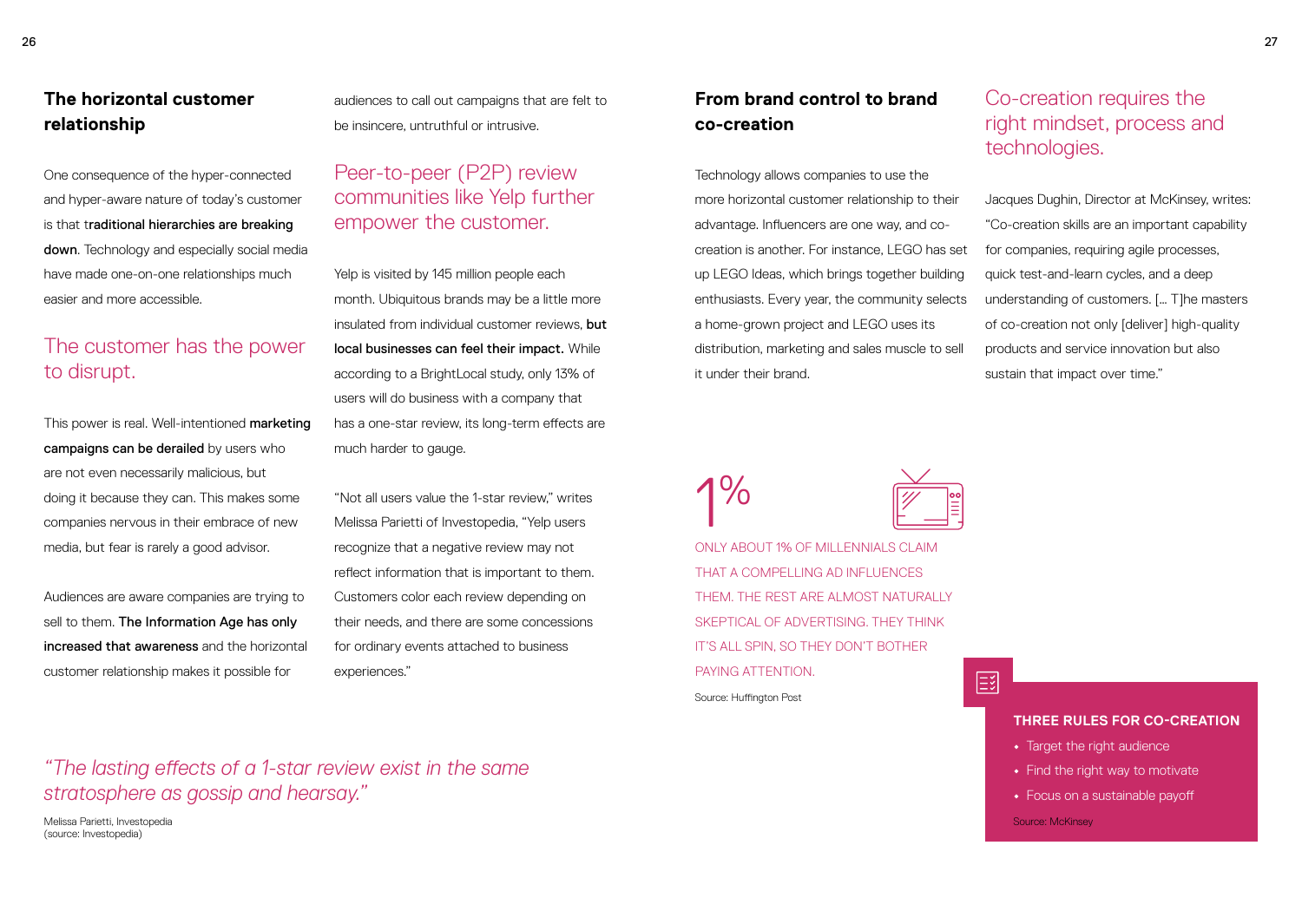

### CHAPTER 4

# The hyper-protective customer

The customer **knows what's at stake**. Cyber threats to individuals, organizations and nation-states make the news headlines every week.

People adopt a cautious attitude to their data and their cyber safety. In tandem with the horizontalization of the customer relationship, consumers put up barriers and may react defensively if contacted recklessly, even if organizations mean well.

A strategic approach covers this issue from several angles:

- **•** How to connect with the **unconnected?**
- **• When** is it all right to contact your audience?
- **•** How do you treat your **customer data**?

A VERY LOW NUMBER OF CONSUMERS TRUSTS MARKETING AND ADVERTISING IN GENERAL. HOWEVER, 70% OF ALL CONSUMERS DOES TRUST CONTENT ON BRANDED PLATFORMS. Source: Ipsos / Nielsen

 $4\%$  | 70%

C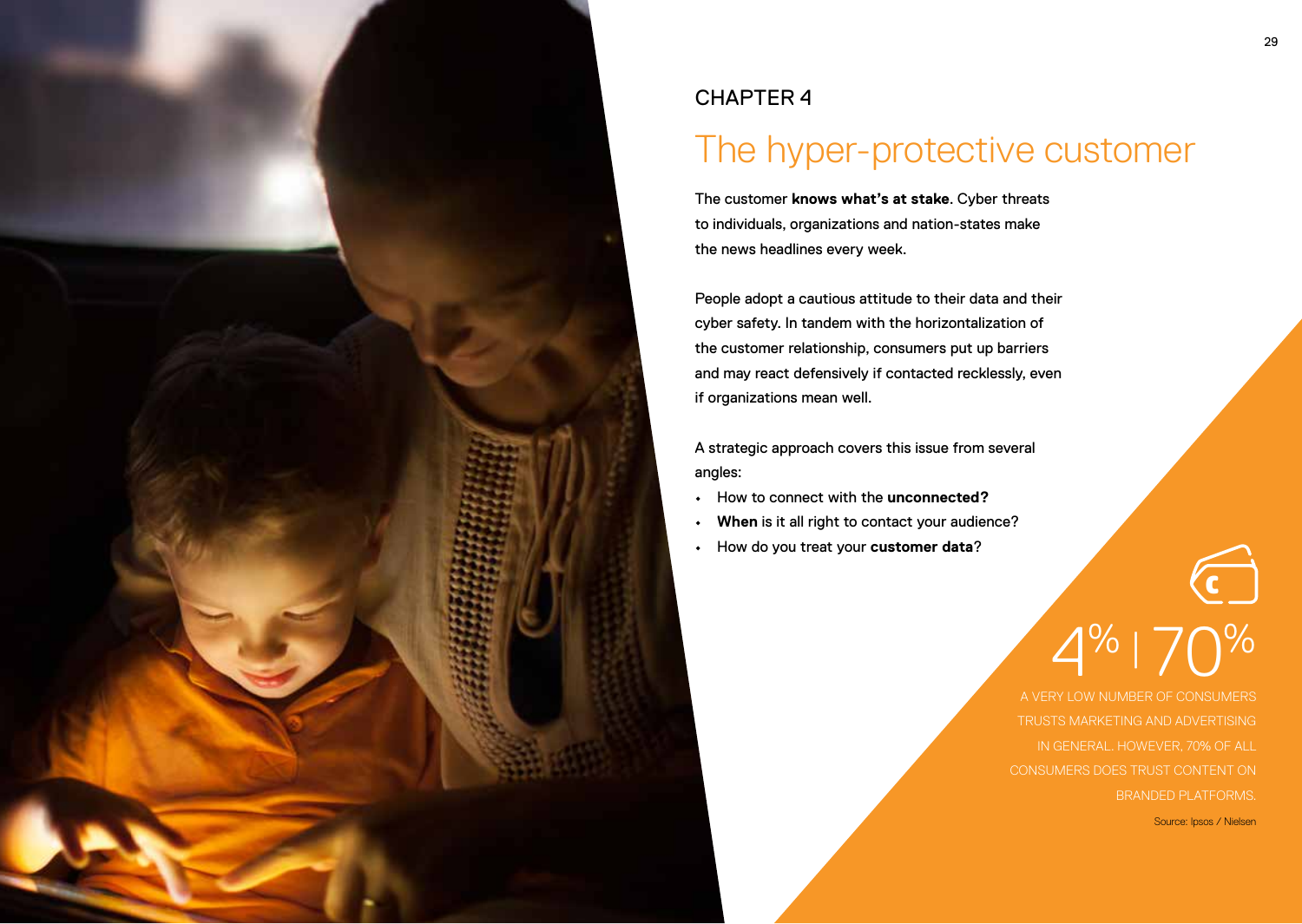#### **Connecting to the unconnected**

Not all customers belong to the hyperconnected group. Some even consciously do not. A survey by Assurant for DealerScope found out that consumers do see the benefits of "always connected" and devices with Internet of Things (IoT) capabilities. However, safety concerns make them hesitant.

#### Guaranteeing security in all channels is a must.

The advantages of connected devices are numerous. They can make tech support more direct and efficient, require less consumer intervention and can impact warranty. The preferences differ per device type, but the advantages are clear.

Consumers will want to connect if they are convinced by the value.

#### **Right here, right now**

It is seductive to think that because many customers are always dialed in, they can always be contacted. They can be, but they don't want to. And it depends on the type of product or service a business offers, too.

Consider this quote from Customer Experience Insight: "For instance, utility customers tend to want emergency notifications texted to their cellular devices, B2B customers often prefer periodic emails notifying them of scheduled maintenance or contract renewals, and retail and tech customers are more likely to keep a keen eye on social media for the latest news."

The situation is inverted when the customer reaches out to the company, however. There, the customer expects quick responses.

#### Real-time communication matters.

Some businesses opt for built-in chat app on their website. Others have social media staff on hand to immediately respond to customers reaching out through these channels. The classic phone channel still exists, too.

#### All these points require the right technology backbone.





# **TOP INTERNET ANNOYANCES** 1. REQUIRED REGISTRATION TO ACCESS CONTENT 2. AUTOMATIC VIDEO ADS 3. CONTENT OPENING IN NEW WINDOWS 4. LINKS THAT ARE ADS 5. BAD INTERNAL SEARCH ENGINES 6. SITE/CHANNEL DESIGNED FOR JUST ONE PLATFORM

Source: PC World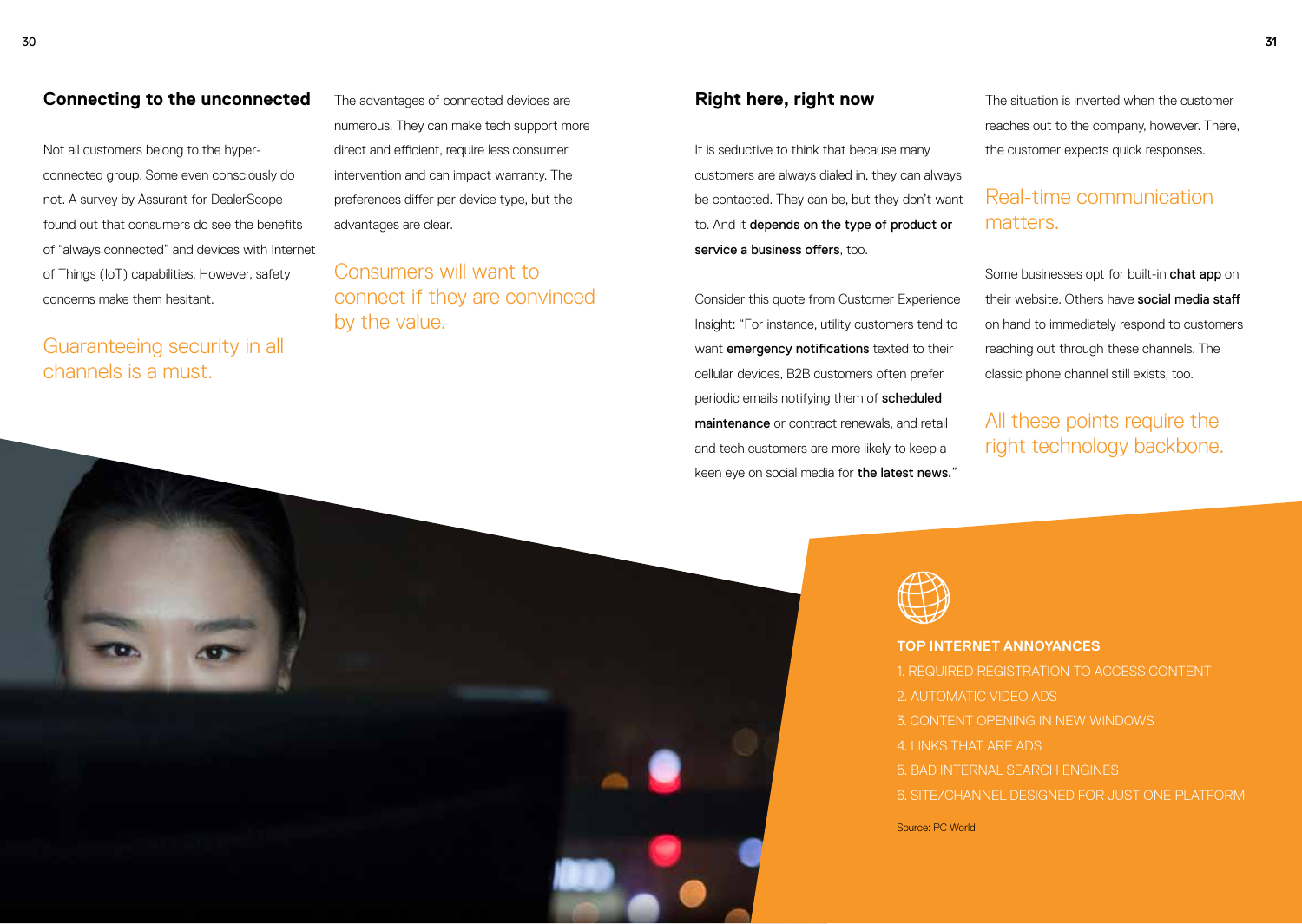

EXPECT A RESPONSE FROM A BUSINESS WITHIN AN HOUR IF THEY ENGAGE IT ON SOCIAL MEDIA. THIS FIGURE RISES TO 72% WHEN THE ENGAGEMENT IS A COMPLAINT. Source: Lithium Technologies



RESEARCH INDICATES CONSUMERS SPEND ABOUT 21% MORE IF THEY RECEIVE GOOD SERVICE THROUGH SOCIAL MEDIA Source: Brand Watch

#### **With great data come great privacy concerns**

The "always connected" customer is gold for data miners. A customer granting permission to use their data is doing you a favor. However, reckless treatment of that data could sour the customer relationship.

Customer data should be treated with the same care as the customer itself.

Regulation is on the horizon. A major milestone is the introduction of the General Data Protection Regulation. It will become law in all 27 European Union states in 2018. Citizens will have the right to withdraw consent to their data being processed. They will also be able to appeal automated decisions based on that data, as well as have the right to data erasure.

The connected customer thus also becomes the protected customer.

**DELLEMC** 

**A CLOSER LOOK: DELL EMC CUSTOMER CASE 27 MILLION PEOPLE, ONE CLOUD WOOLWORTHS GOES HYBRID**

**2** Challenge: Keeping up with the continuing expansion into Asian markets as well as the consumption habits in domestic markets, by breaking down a legacy silo system.

**1** Customer: Woolworths, Australia and New Zealand's largest retail chain

**3** Solution: Woolworths is using two Vblock 720 systems to govern how its workloads are hosted between cloud "zones", including virtual data centres, offshore hosting environments, and software-as-a-service (SaaS) offerings.

#### **<sup>4</sup>** Benefits:

- **•** Reduced TCO by 25%, 24/7 high availability
- **•** Provisioning time is reduced from 6 months to as little as 6 weeks
- **•** Groundwork

*"We no longer need to worry about the complexities and the relationships between various [technology] components."*

Matt Chamley Head of Infrastructure, Woolworths

# millior EU

GDPR WILL COVER OVER 450 MILLION EU CITIZENS, ALL OF THEM CURRENT OR POTENTIAL CUSTOMERS. THIS HIGHLIGHTS THE IMPORTANCE OF CAREFUL DATA MANAGEMENT.

Source: CIA World Factbook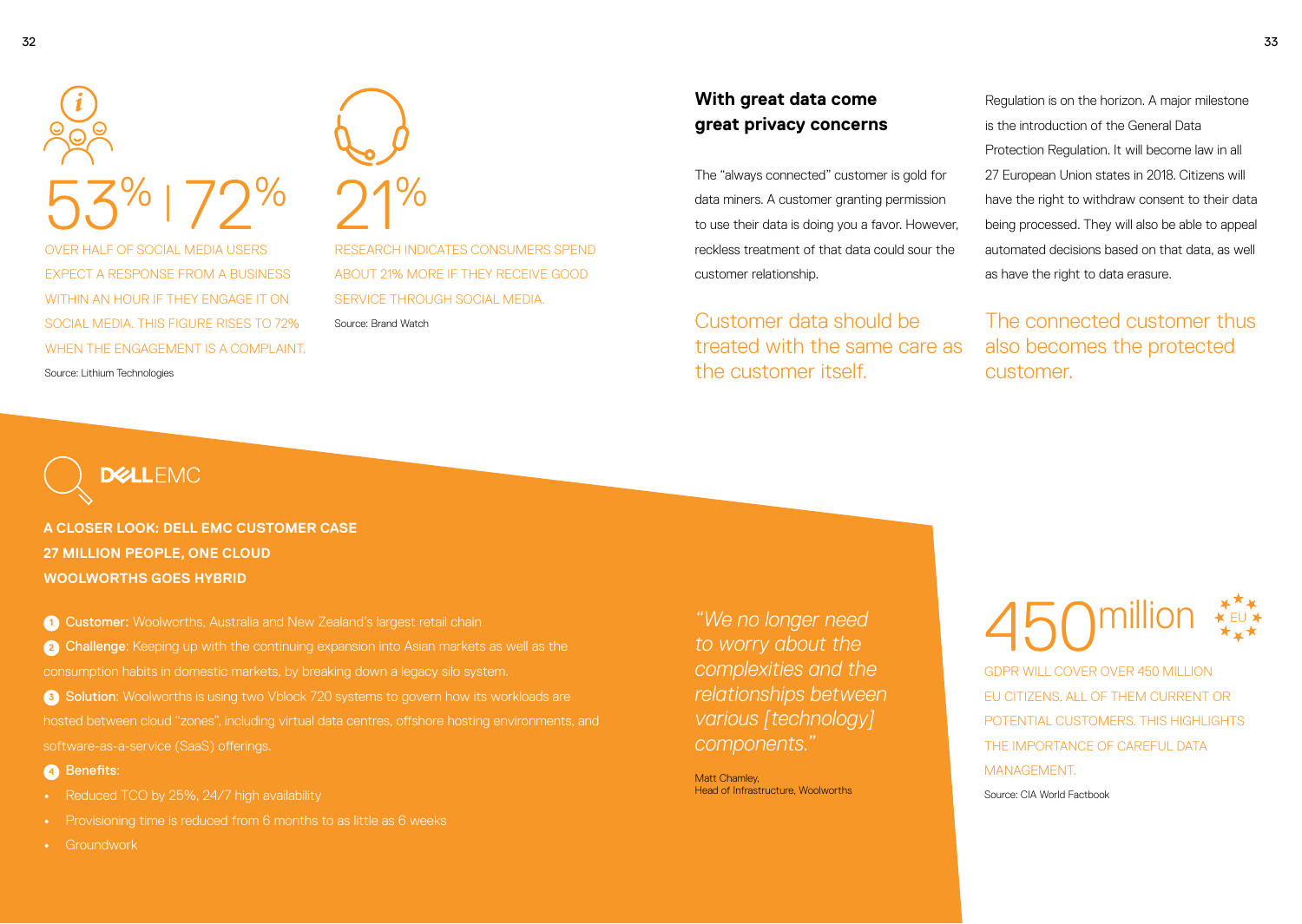#### **Right there, right then**

Privacy concerns and sensitivity to spam and annoying push marketing doesn't mean that companies can no longer contact their audience first. Business Brief indicates that about 15% of all customers are looking for a different vendor or solution at any given time.

# 35% is willing to listen to a more interesting offer even if they're not looking.

There are other ways to reach the connected customer, too. "Surveys allow businesses to identify user needs directly," according to Reuben Yonatan, CEO of GetVoIP, in a CIO.com interview. Surveys can be intertwined with gamification or attached to incentives, and produce more interesting data than a direct sales pitch.

In social media, it comes down to being an engaging conversation partner. This means offering the right content at the right time.

Webinars can be thrown into the channel mix, too. They can add value for the existing customer base or reel in prospects who may not yet be ready to buy.

Webinars can up a business as a thought leader and make the customer smarter at the same time.

# *"Engage your followers and keep conversations going."*

Ian Aronovich, co-founder of GovernmentAuctions.org Source: CIO.com

**THURSDAY**

*i*

prospect.

Source: Business Brief

#### **Security bolstered by IT and Big Data**

On a macro level, privacy and security can take advantage from IT evolutions, too. Data protection is one thing, but sentiment and trend analysis can help predict instability, crime and even natural disasters.

Governments and private institutions also recognize Big Data's role in preventative healthcare and suicide prevention.

*"Strong data and surveillance methodologies help us identify our most at-risk populations."* 

Dr. Keita Franklin, Director of the Defense Suicide Prevention Office

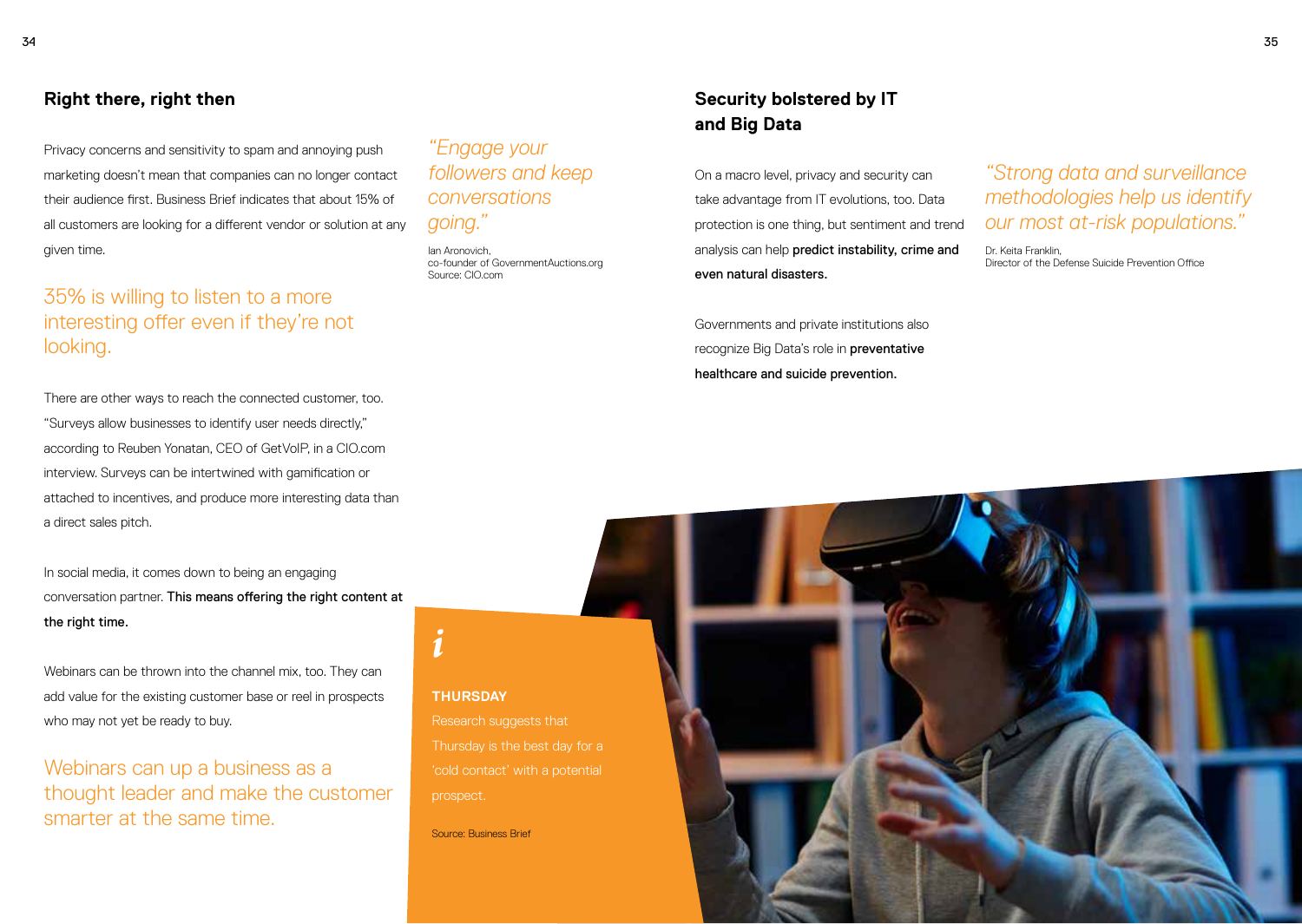

#### **A CLOSER LOOK: DELL EMC CUSTOMER CASE THREAT ASSESSMENT THROUGH IT PRESCIENT USES BIG DATA ANALYTICS TO INCREASE SAFETY**

**1** Customer: Prescient, a global provider of full-spectrum intelligence, technology, and risk management offerings, created a start-up division, Prescient Traveler. It wanted to launch a travelers worldwide.

**2** Challenge: To remain accurate, Prescient Traveler must process huge amounts of structured and unstructured data, which could grow up to a terabyte per day. With people's lives at stake, alerts must be issued within seconds of discovering a dangerous scenario. Prescient Traveler

**<sup>3</sup>** Solution: Dell EMC Isilon • Dell EMC XtremIO • VCE Vblock Systems • PrescientTraveler™ Mobile and Dashboard applications • SAP HANA • Hortonworks Data Platform (HDP)

#### **<sup>4</sup>** Benefits:

- **•** Reduce the cost per gigabyte of data by 84 percent
- **•** Enabled real-time data access and analysis to ensure traveler safety
- 

 $\overline{\equiv}$ ğ

#### **KEY TAKEAWAYS FROM THIS CHAPTER**

- **•** Customers giving you data is a privilege that should be treated with care
- **•** We must be ready for the un- and underconnected
- **•** Outbound marketing can still be attractive with the aid of technology
-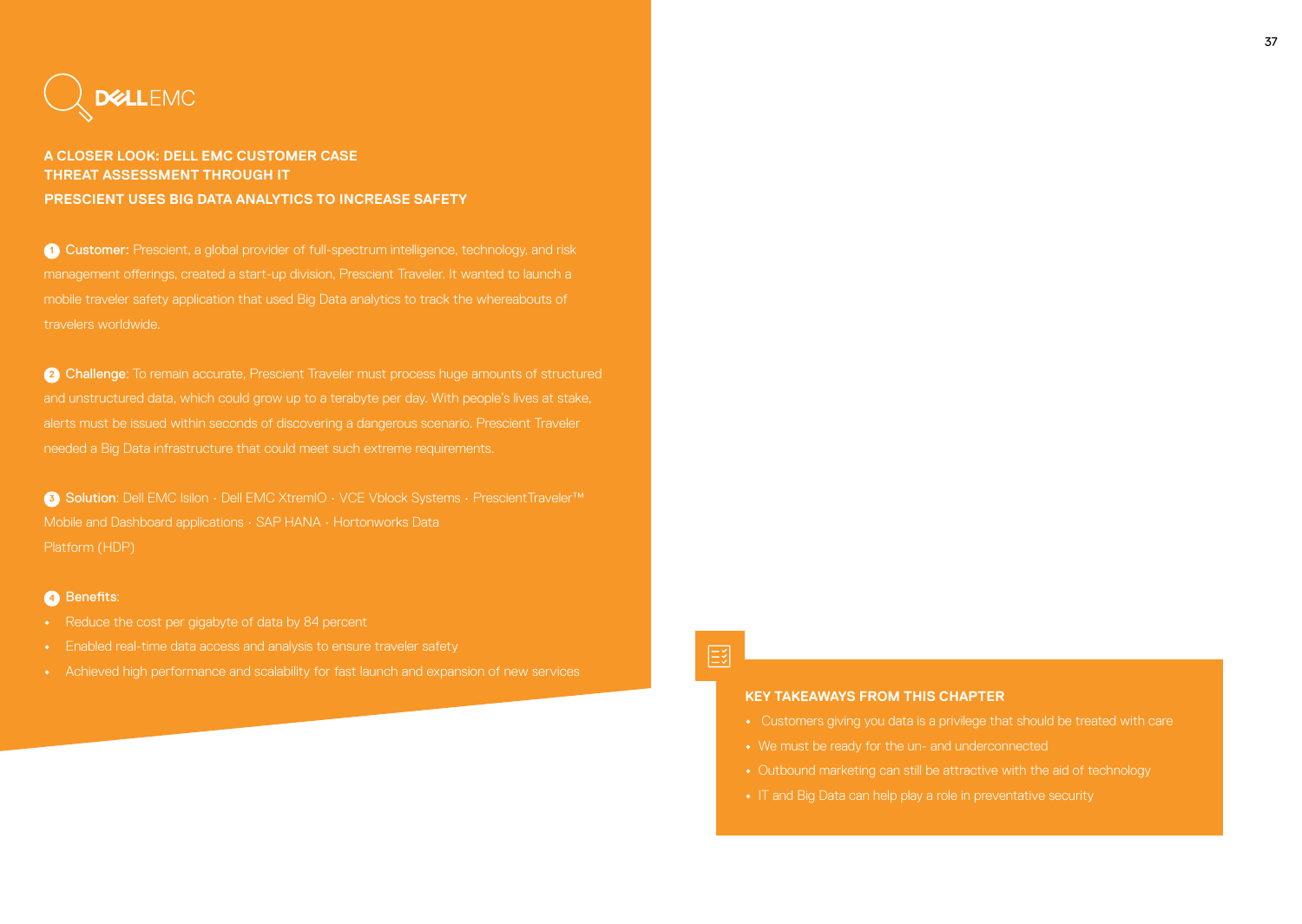

# IN CONCLUDING

# The hyper-iceberg

The hyper evolutions keep coming. They continue to change our lifestyle, consumption habits and the way we communicate.

Ultimately, the hyper-connected customer is embedded in hyper-connected communities, hybrid forms of real-life and online groups. We stand on the cusp of a new era, staring down an iceberg of change.

Let's get in on this adventure.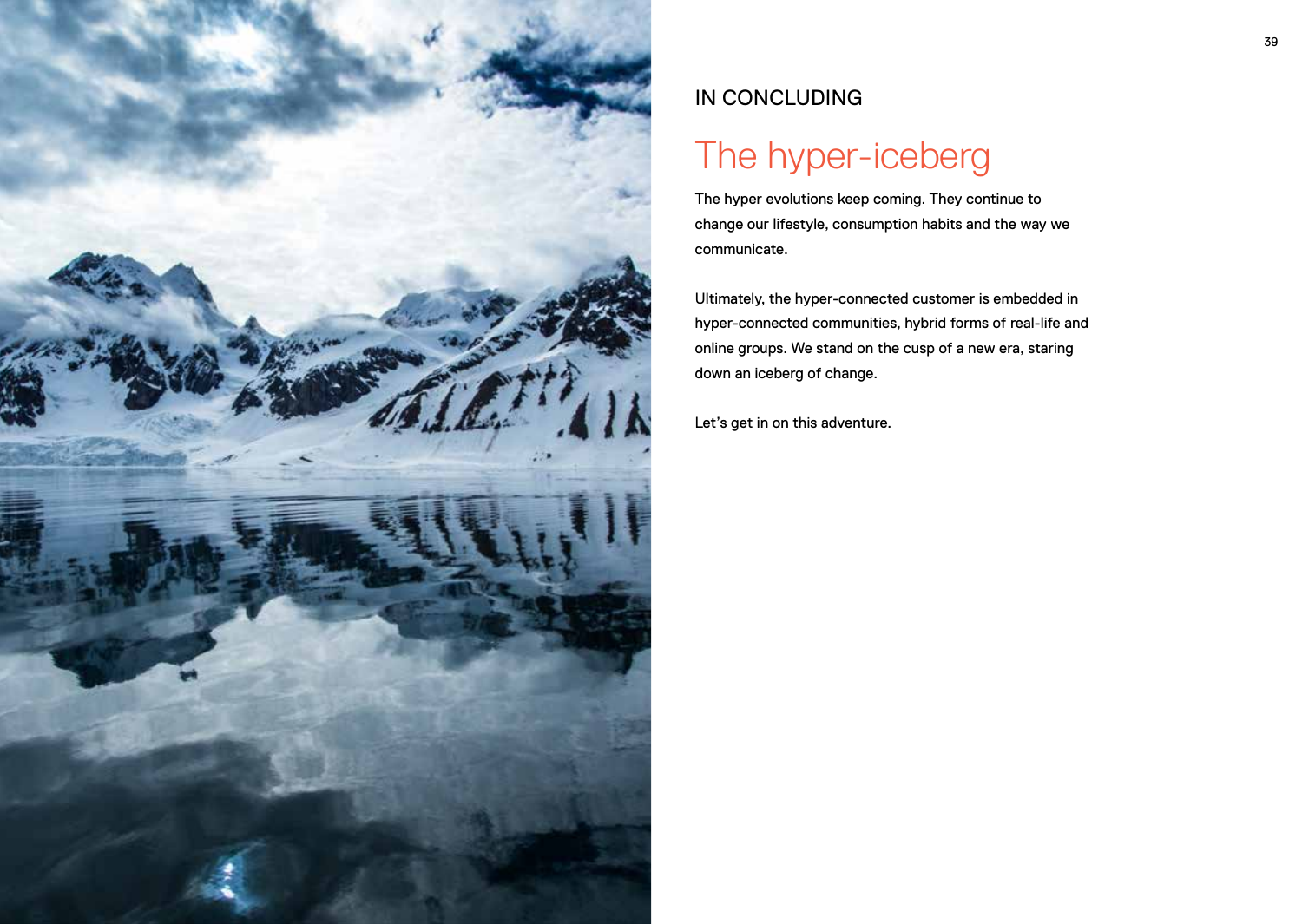### ABOUT **DELL**EMC

Dell EMC offers **pragmatic innovation** to its customers, from the largest company to the smallest individual consumer. Together, we identify and analyse your needs, and help implement a solution that is specifically tailored to transform your IT and close the gap between business and technology. We have the necessary know-how to connect you with all the technologies that you need to come out on top, both within and outside of your organization. We want to be your partner all the way this is the finance one.

#### **Let Dell EMC help realize your digital transformation**

Dell EMC, a part of Dell Technologies, enables organizations to modernize, automate and transform their data center using industry-leading converged infrastructure, servers, storage and data protection technologies. This provides a trusted foundation for businesses to transform IT, through the creation of a hybrid cloud, and transform their business through the creation of cloud-native applications and big data solutions.

Dell EMC services customers across 180 countries – including 98 percent of the Fortune 500 – with the industry's most comprehensive and innovative portfolio from edge to core to cloud.

**So where technology is concerned, we're clearly playing to win.**

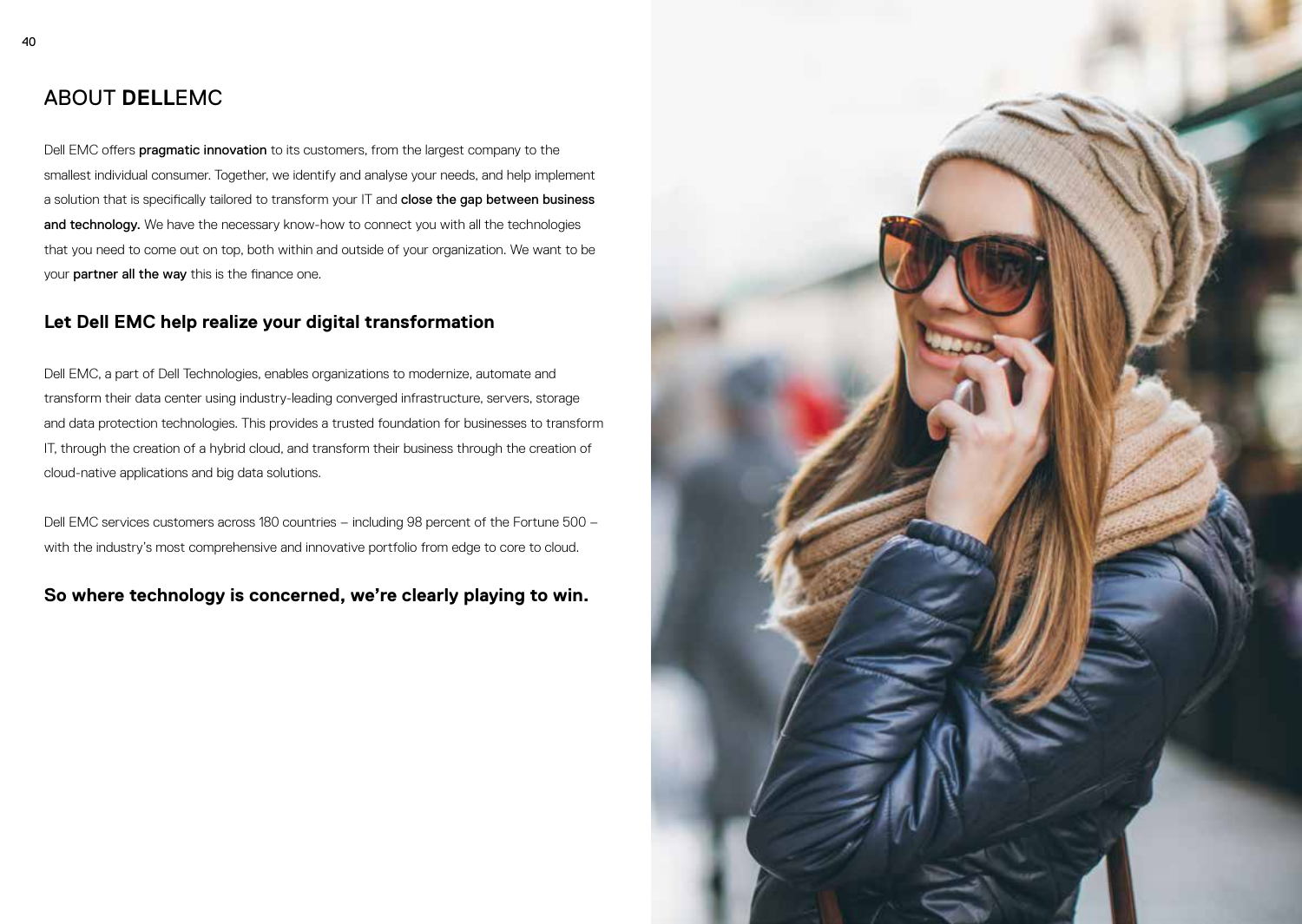**Sources**

**CHAPTER 1** 9 in 10 household brands face declining brand loyalty https://www.forbes.com/sites/kathleenkusek/2016/07/25/the-death-of-brand-loyalty-cultural-shifts-mean-its-goneforever/#337cf05d4dde

50 billion devices online http://www.independent.co.uk/life-style/gadgets-and-tech/news/there-are-officially-more-mobile-devices-than-people-inthe-world-9780518.html

More devices than people are connected to the Internet http://propertyupdate.com.au/many-devices-connected-internet-infographic/

95% of all CEOs think improving CX is important http://www.customerexperienceinsight.com/customer-expectations-you-must-meet-now/

Gartner's gamification predictions for 2020 http://www.growthengineering.co.uk/future-of-gamification-gartner/

Mark Rosewater's laws of design http://forums.mtgcardsmith.com/discussion/1404/mark-rosewater-s-lessons-on-design

An enticing brand personality matters more than authenticity http://adage.com/article/agency-viewpoint/authenticity-trap-marketing-millennials/306181/

Content is still king https://www.b2bmarketing.net/en/resources/blog/why-content-still-king

#### **CHAPTER 2**

Nearly half of Big Data use cases is devoted to customer analytics https://www.forbes.com/sites/louiscolumbus/2016/05/09/ten-ways-big-data-is-revolutionizing-marketing-and-sales

48% of customers think CX is a competitive differentiator https://www2.deloitte.com/uk/en/pages/press-releases/articles/customer-experience-rethink-crucial-as-consumers-opt-foronline.html

52% of salespeople still rely on manual methods https://www.salesforce.com/blog/2016/03/rethinking-field-service.html

**CHAPTER 3** IQ rises with 3 points each generation http://www.livescience.com/37095-humans-smarter-or-dumber.html

Two-thirds of consumers want to pay more for ethical brands http://www.huffingtonpost.com/danielle-sabrina/rising-trend-social-respo\_b\_14578380.html

56% of Americans stop buying from a brand if it's unethical http://www.mintel.com/press-centre/social-and-lifestyle/56-of-americans-stop-buying-from-brands-they-believe-areunethical

Impacts of a one-star review http://www.investopedia.com/articles/markets/110915/impacts-1star-yelp-review-company.asp

Only 1% of Millennials believe in ads http://www.huffingtonpost.com/matthew-tyson/millennials-want-brands-t\_b\_9032718.html

#### **CHAPTER 4**

Global trust in marketing and advertising http://adage.com/article/media/marketers-media-trusts/298221/ https://www.nielsen.com/content/dam/nielsenglobal/apac/docs/reports/2015/nielsen-global-trust-in-advertising-reportseptember-2015.pdf

Top Internet annoyances http://www.pcworld.com/article/189198/Fix\_Internet\_Annoyances.html

53% of customers expect social media responses from businesses within an hour Customers spend 21% more if they receive good service through social media https://www.brandwatch.com/blog/marketing-provide-great-customer-service-via-social/

Thursday is the best day for cold calls http://www.businessbrief.com/study-shows-the-best-worst-times-to-contact-potential-customers/

© 2017 Dell Inc. or its subsidiaries. All Rights Reserved. Dell, EMC and other trademarks are trademarks of Dell Inc. or its subsidiaries. Other trademarks may be trademarks of their respective owners.